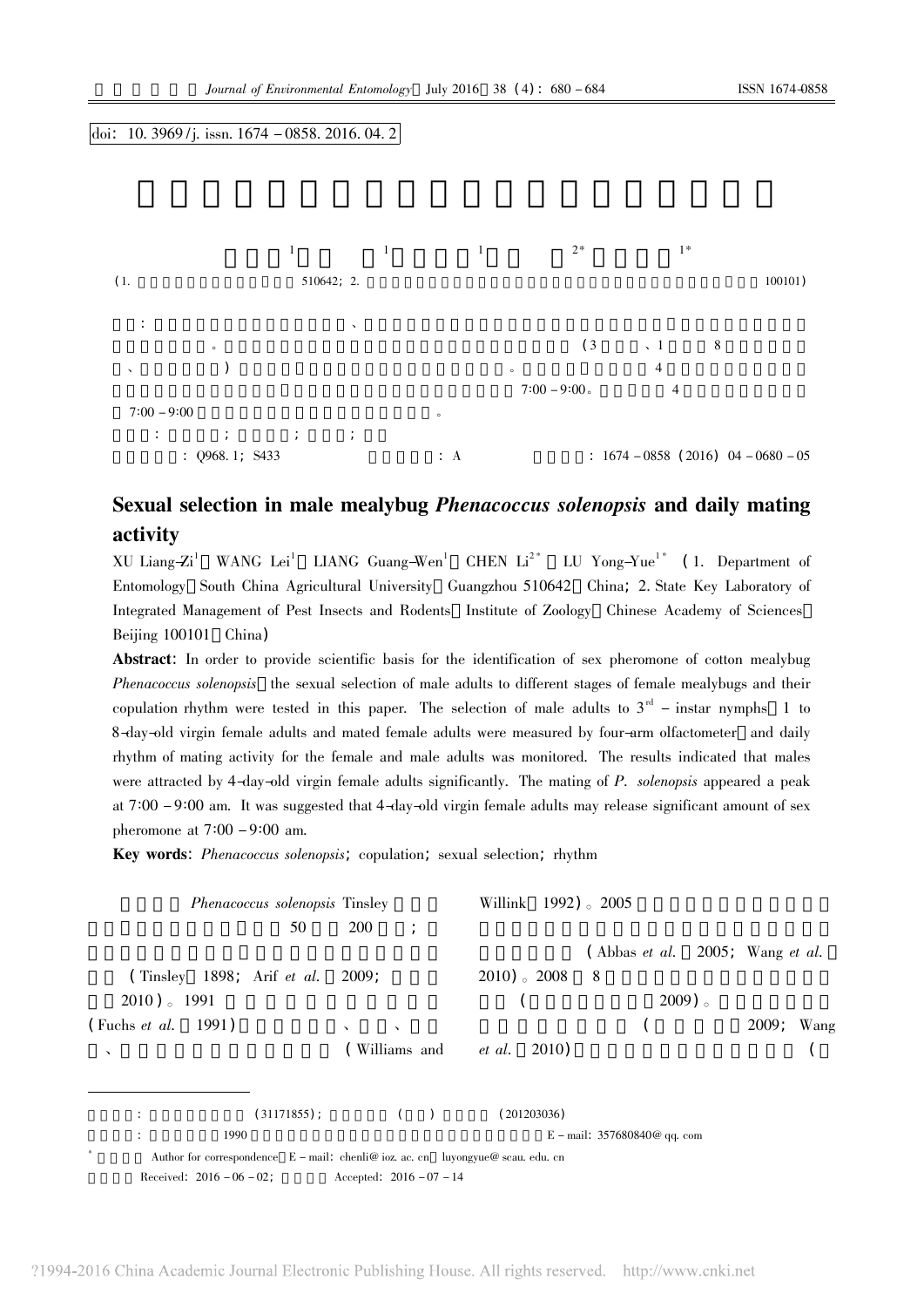$2008:$ 2009) 2009  $\overline{2}$  $\overline{3}$  $\circ$ (Vennila et al. 2010; Sahito et al.  $2010)$ (Aheer et al.  $2012$ ). 2009; Prasad et al. 11  $\overline{(\ }$  $2014$ ). Huang et al.  $(2013)$  $\overline{ }$  $\circ$  $2011;$  $2011;$  $2011;$  $2012$ ).  $1 - 2$  d  $\overline{(\ }$  $2010:$  $2011$ ).  $\overline{(\ }$  $2011$ ).  $\overline{(\ }$  $\left( \right)$  $\circ$ 

## $\mathbf{1}$

### $1.1$

 $\bar{\mathcal{L}}$ Hibiscus  $27^{\circ}C \pm 1^{\circ}C$ rosa sinensis  $\left($ 70%  $(L:D)$  14 h:10 h 4000 lux $)$  $\overline{3}$  $1 - 8$  $\circ$  $: RXZ$  $\overline{(\ }$  $)$ 。

### $1.2$

 $(1983)$ , Vet  $(2006)$  $\overline{4}$  $25^{\circ}C$  $\circ$ 

681

3  $\sqrt{4}$  $\overline{4}$ 10  $200$  mL/min  $\sim$  $\overline{4}$  $10$  min  $10 s$ 5  $\overline{4}$  $\circ$ 95%  $1 5 - 8$ 10  $\overline{4}$  $\overline{3}$ 35  $1.3$ 50  $\overline{4}$ 15  $2010$  $(\varphi = 15 \text{ cm})$  $L:D = 14 h:10 h.$  $24 h$  $10\,$  $\overline{\phantom{0}}$  $1.4$ One-Sample Kolmogorov-Smirnov Test  $\circ$  $(ANOVA)$  $\circ$ Kruskal Wallis Test SPSS 18.0.  $\circ$ Excel 2007  $\boldsymbol{2}$  $2.1$  $1\, \circ$  $22.00$  ;  $9.33 : 3$  $\ddot{\phantom{1}}$ 

> $2.33 \t\t 1.33$  $(F =$ 108.833  $df = 3$   $P < 0.0001$  .  $1 - 8$  $\left($  $2)$  4 19.00 ;  $5, 6, 7,$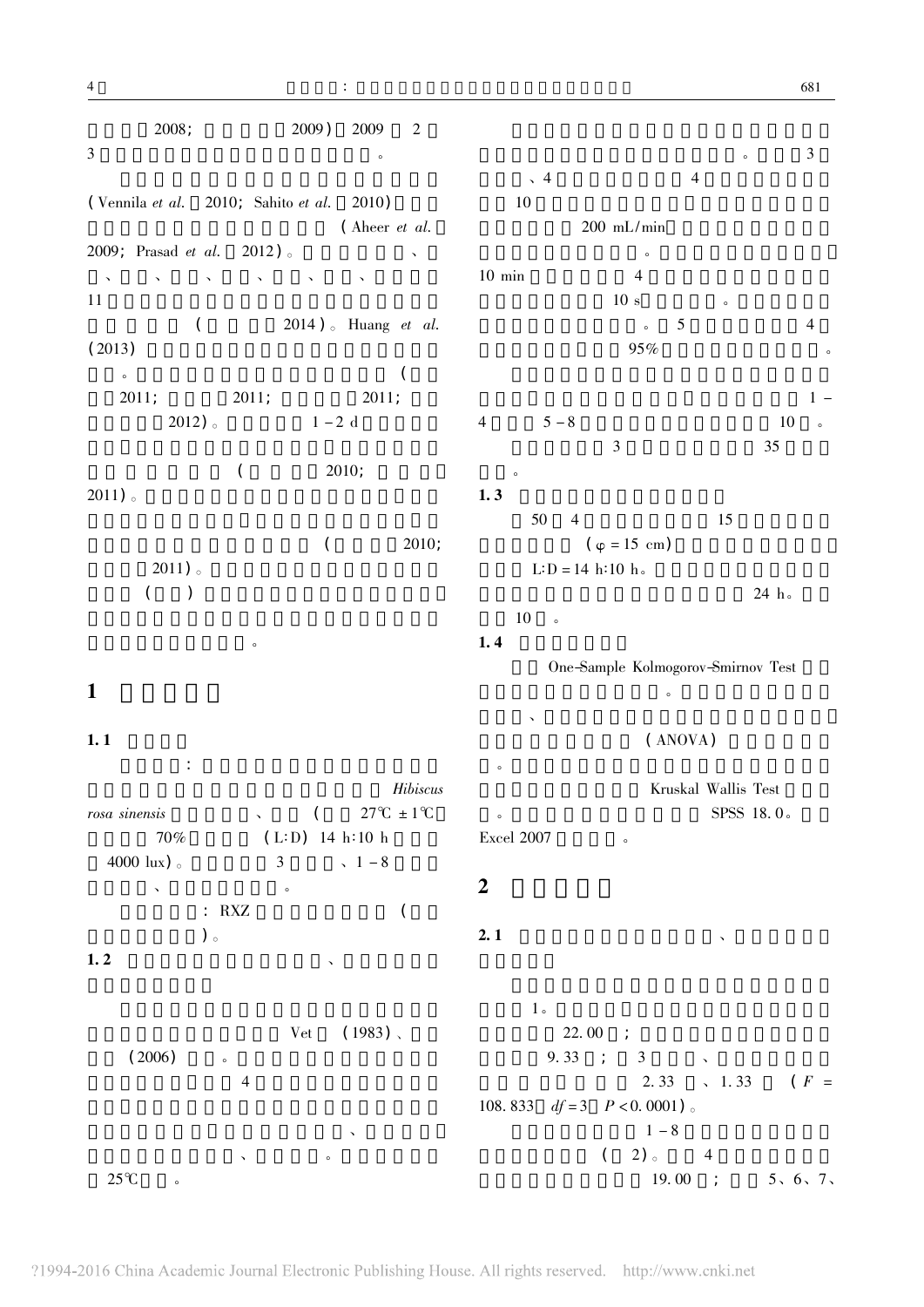



3

682

8

 $\mathfrak{Z}$ 



 $\mathbf{8}$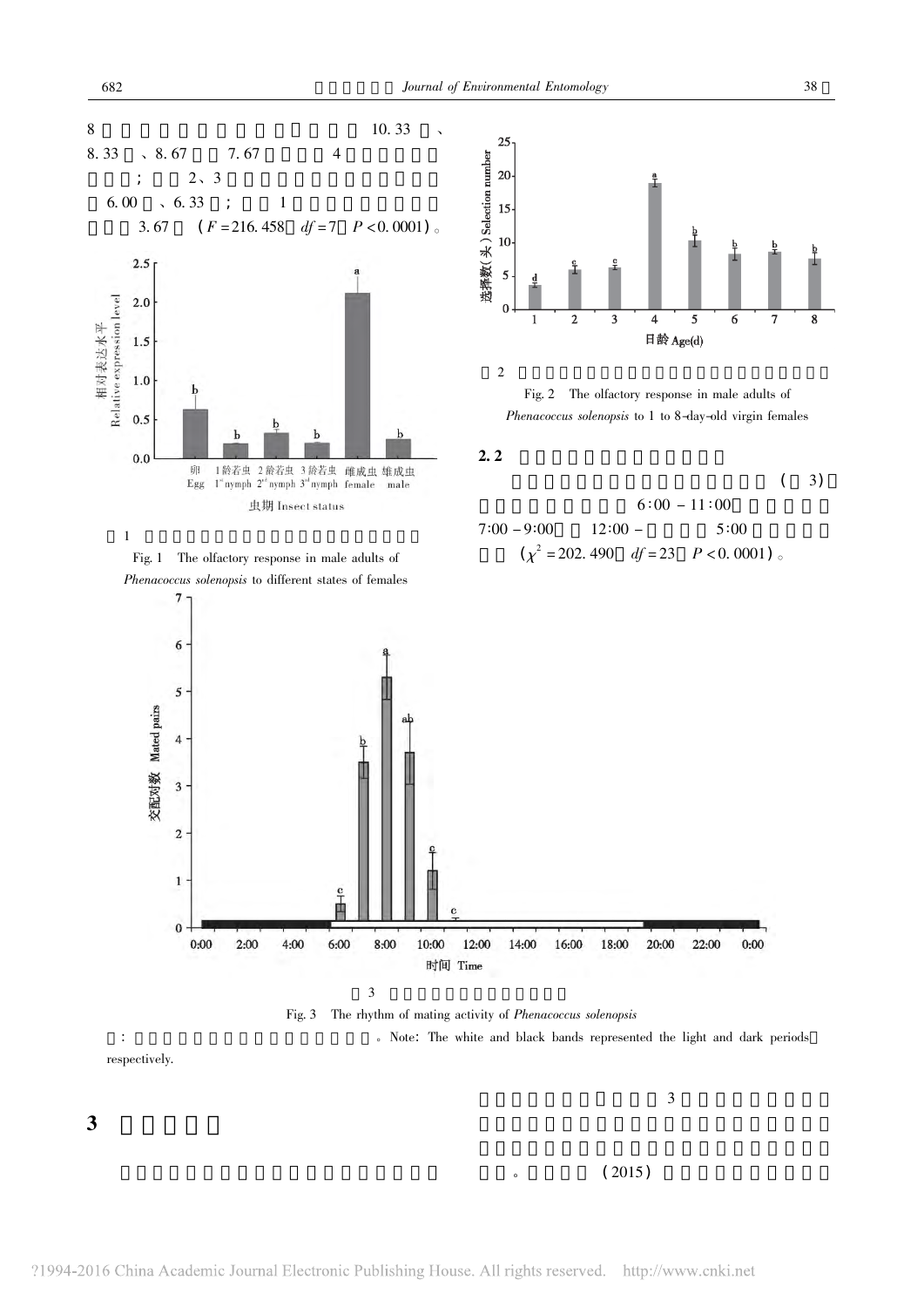$1 - 3$  $\overline{4}$  $5 - 8$ . Silva (2013)

Planococcus citri (Risso)

33 . Oku *et al.*  $(2010)$ 



 $7:00 - 9:00$  $\overline{4}$ 

#### (References)

 $\sim$ 

- Abbas G Arif MJ Saeed S. Systematic status of a new species of the genus Phenacoccus Cockerell (Pseudococcidae) a serious pest of cotton *Gossypium* hirsutum L. in Pakistan J . Pakistan Entomologist 2005 27: 83 - 84.
- Aheer GM Zafarullah S Saeed M. Seasonal history and biology of cotton mealybug Phenacoccus solenopsis Tinsley J . Journal of Agricultural Research 2009 47: 423 - 431.
- Andersson MB. Sexual selection J . Nature 1994 371 (6492): 28.
- Arif MI Rafiq M Ghaffar A. Host plant of cotton mealybug (Phenacoccus solenopsis): A new menace to cotton agroecosystem of Punjab J . International Journal of Agriculture & Biology 2009  $11(2): 163 - 167.$

Fuchs TW Stewart JW Minzenmayer R et al. First record of Phenacoccus solenopsis Tinsley in cultivated cotton in the United States J . Southwestern Entomologist 1991  $3$  (3): 215 - 221. Guan X Lu YY. Study on body length body width and morphological

characteristics of *Phenacoccus solenopsis* Tinsley fed on cotton J. Journal of Anhui Agricultural Science 2012 40 (1): 261 - 262.

 $2012 \quad 40 \quad (1) : 261 - 262$ 

Guan X Lu YY Zeng L. Biology of mealybug Phenacoccus solenopsis Tinsley from Guangzhou fed on cotton J. China Cotton 2011  $38(8): 11-13.$ 

 $J$ .

 $-13$ 

5

 $J$ .

Hu F Liu H Xiao TG et al. Analysis the main factor of cotton mealybug produce male J . Crop Research 2011 25 (1):  $63 - 65$ .

> $J$ .  $2011 \quad 25 \quad (1): 63 - 65$

- Huang F Zhang JM Zhang PJ et al. Reproduction of the solenopsis mealybug Phenacoccus solenopsis: Males play an important role J . Journal of Insect Science 2013 13: 137.
- Huang L Liu H Ou GC et al. Preliminary studies on biology of Phenacoccus solenopsis Tinsley a cotton pest J . Crop Research  $2011 \quad 25 \quad (3): 245 - 248.$

 $2011$   $25$   $(3)$ :  $245$  $\mathbf{J}$ .  $-248$ 

 $I$ .

 ${\bf J}$  .

Huang YL Lu Q Yu JF et al. Sexual selection in insects J. Biological Disaster Science 2015 38 (2):  $77 - 85$ .

38 (2):  $77 - 85$ 

Lu YY Zeng L Wang L et al. Precaution of solenopsis mealybug Phenacoccus solenopsis Tinsley J . Journal of Environment  $Entomology$  2008 30 (4): 386 - 387.

 $2008$  30 (4): 386 - 387

Lv YQ Chen KW He YR et al. Olfactory response of four species of Trichogrammatid to Kairomones of Corcyra cephalomica (Stainton) J . Journal of South China Agricultural University 2006  $27(4): 14-17.$ 

 $I$ .

2006

2015

 $27(4): 14-17$ 

- Oku K Yasuda T. Effects of age and mating on female sex attractant pheromone levels in the Sorghum plant bug Stenotus rubrovittatus (Matsumura) J . Journal of Chemical Ecology 2010 36 (5):  $548 - 552$ .
- Prasad YG Prabhakar M Sreedevi G et al. Effect of temperature on development survival and reproduction of the mealybug Phenacoccus solenopsis Tinsley (Hemiptera: Pseudococcidae) on cotton J . Crop Protection 2012 39:  $81 - 88$ .
- Sahito HA Abro GH Khuhro RD et al. Biological and morphological studies of cotton mealybug Phenacoccus solenopsis Tinsley Pseudococcidae development Hemiptera: under laboratory environment J . Pakistan Journal of Entomological Karachi

 $2011$  38 (8): 11